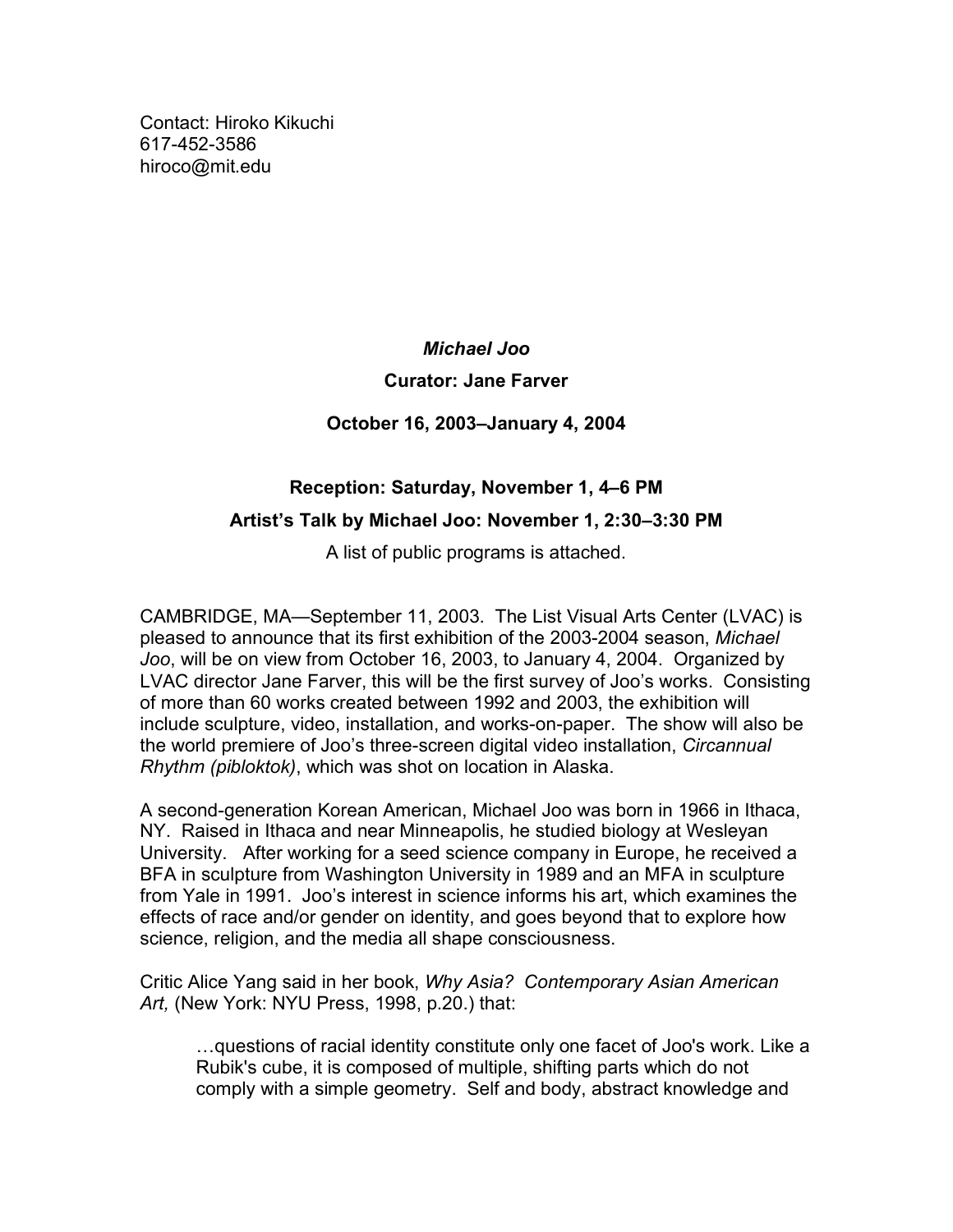material experience, biological transformation and technological change all of these issues and many more form the elaborate matrix of Joo's art."

Chosen to represent South Korea in the 2001 Venice Biennale, Joo first gained international attention in 1994 when Damien Hirst included him in the groundbreaking exhibition, *Some Went Mad, Some Ran Away*, at London's Serpentine Gallery (which also traveled in Europe and the U.S.). Recipient of the John Simon Guggenheim Memorial Foundation Fellowship (1998) and the Joan Mitchell Foundation Painters' and Sculptors' Grant (2000), Joo has also exhibited widely throughout Europe and Asia.

In his essay for the forthcoming catalogue for this exhibition, critic and curator Danien Birnbaum has written:

When I first encountered his work in New York in the early 1990s, it struck me as the most extreme example of an artist using new technologies and materials for his own deeply original and eccentric purposes. The specification of materials in his pieces reads like a new brand of concrete poetry: urinal cakes, synthetic testicles, laser beams, artificial lambs wool, mercury, bleach, hydrochloric acid…. Never before had I seen an Asian body swim through an ocean of monosodium glutamate or digital discs shine forth through cast resin. His work was puzzling and seemed to me philosophically hermetic, yet visually I was won over immediately. This, I thought, is the world as we know it: the substances, the machineries, the elastic identities of a new ontology

*Michael Joo* is made possible by the Andy Warhol Foundation for the Visual Arts, the Massachusetts Cultural Council, the Council for the Arts at MIT, and Hotel@MIT. Production of *Circannual Rhythm (pibloktok)* was supported by the American Center Foundation and the LEF Foundation.

Media sponsor: The Boston Phoenix



----------------------------------- Direction:

The List Visual Arts Center is located in the Wiesner Building, 20 Ames St., at the eastern edge of the MIT campus. It is in close proximity to Kendall Square, Memorial Drive, and the Longfellow Bridge.

By T, take the red line to the Kendall/MIT stop, follow Main St. west to Ames St., turn left, and walk one block to the cross walk. The List Visual Arts Center, housed in a building identifiable by its white gridded exterior, will be on your left. Signage is on the building.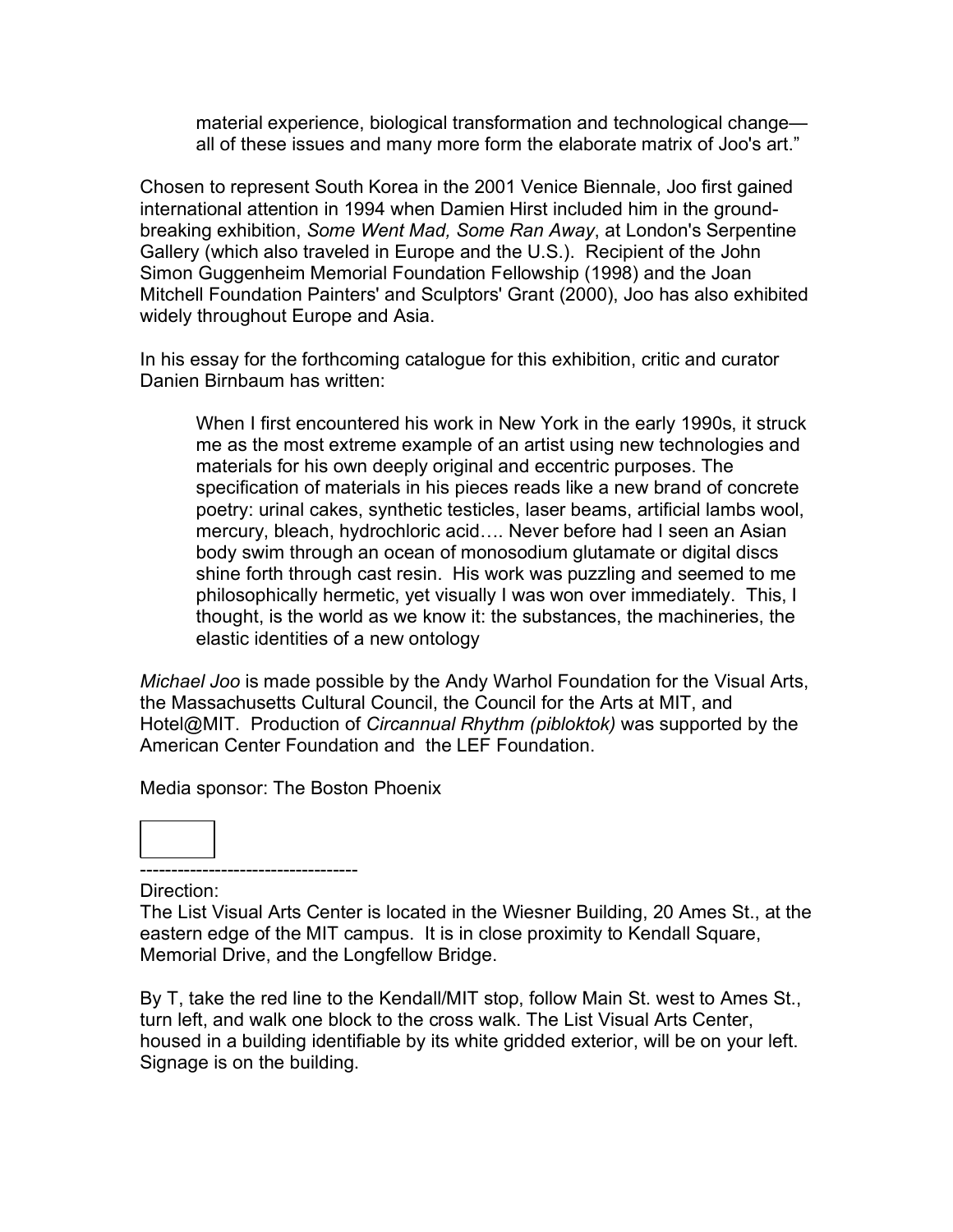By car, coming across the Longfellow Bridge or from Memorial Drive, follow signs for Kendall Square. Limited metered parking is available on Ames Street. A parking garage is located at the Cambridge Center complex (entrance on Ames between Main and Broadway) during business hours and on campus after business hours and on weekends.

Gallery Hours: Tuesday – Thursday: 12 – 6PM; Friday: 12 – 8PM; Saturday and Sunday: 12 – 6PM Closed Mondays and Thanksgiving, Christmas, New Year's day

Information: [617-253-4680](tel:6172534680) or<http://web.mit.edu/lvac>

All exhibitions at the List Visual Arts Center are free and open to the public. Wheelchair accessible. Accommodations are provided by request. Please call Hiroko Kikuchi at [617-452-3586](tel:6174523586) for inquiries.